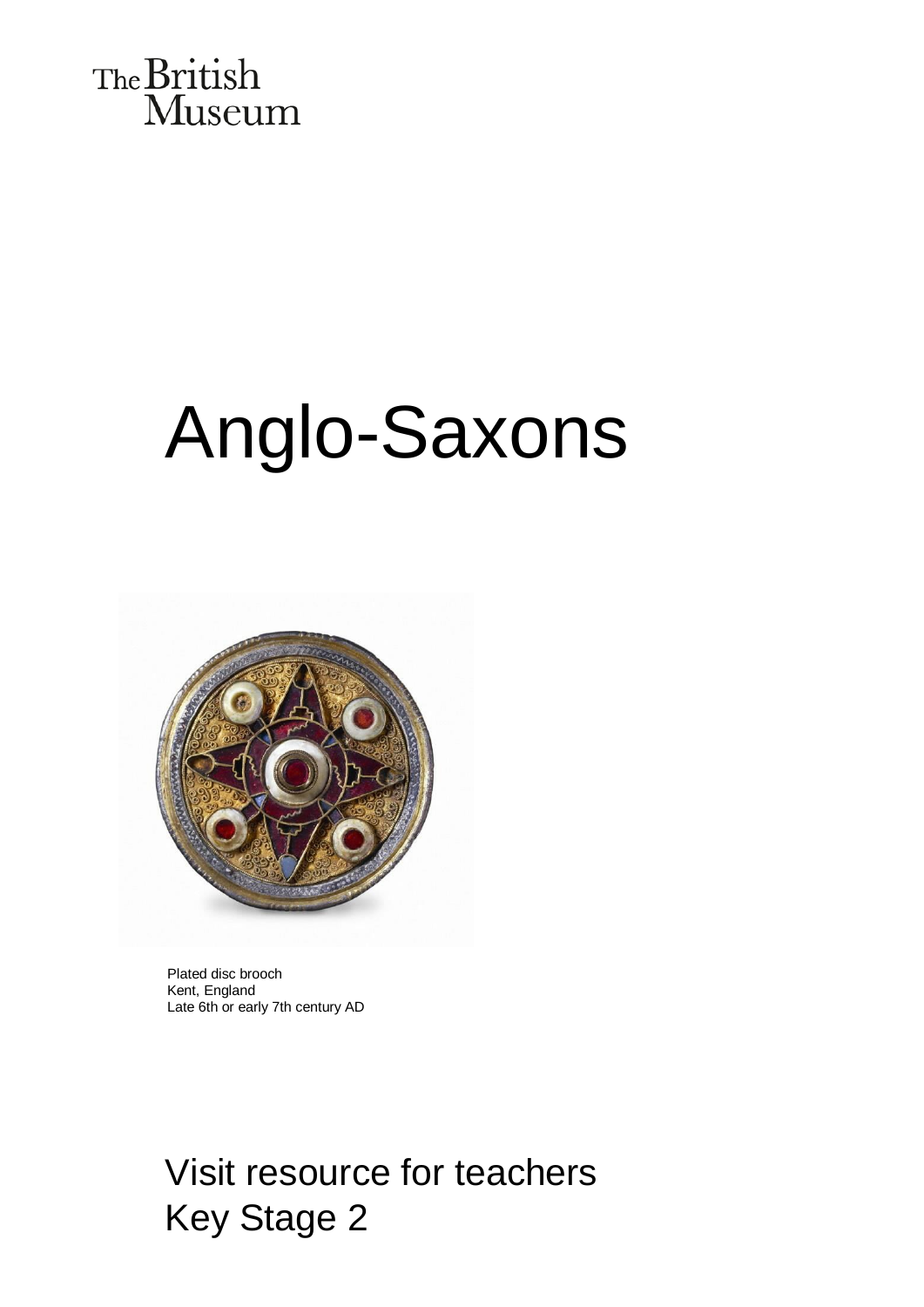# **Contents**

#### **Before your visit**

Background information

**Resources** 

Gallery information

Preliminary activities

#### **During your visit**

Gallery activities: introduction for teachers Gallery activities: briefings for adult helpers Gallery activity: The Franks Casket Gallery activity: Personal adornment Gallery activity: Design and decoration Gallery activity: Anglo-Saxon jobs Gallery activity: Material matters

#### **After your visit**

Follow-up activities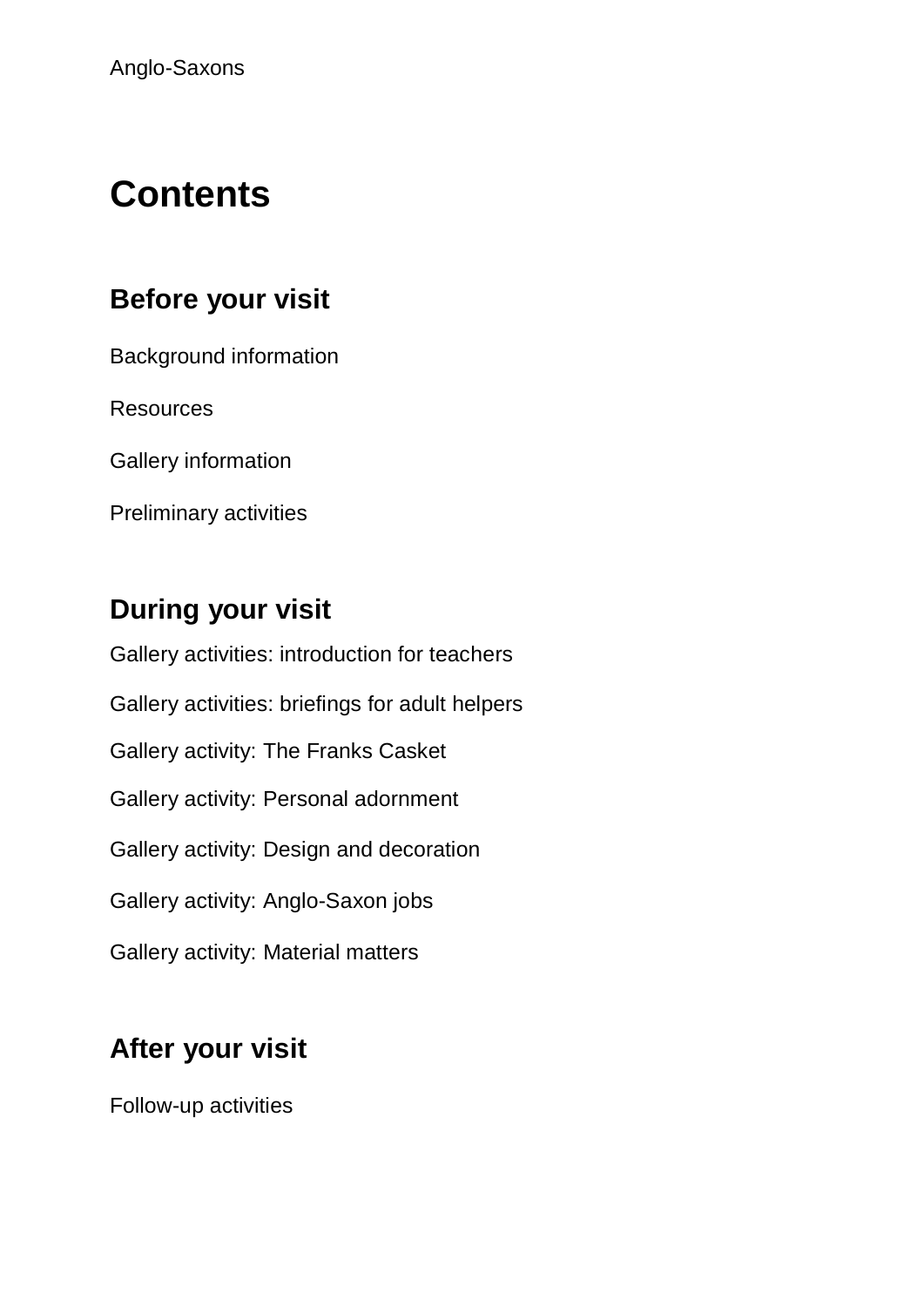Anglo-Saxons

# **Before your visit**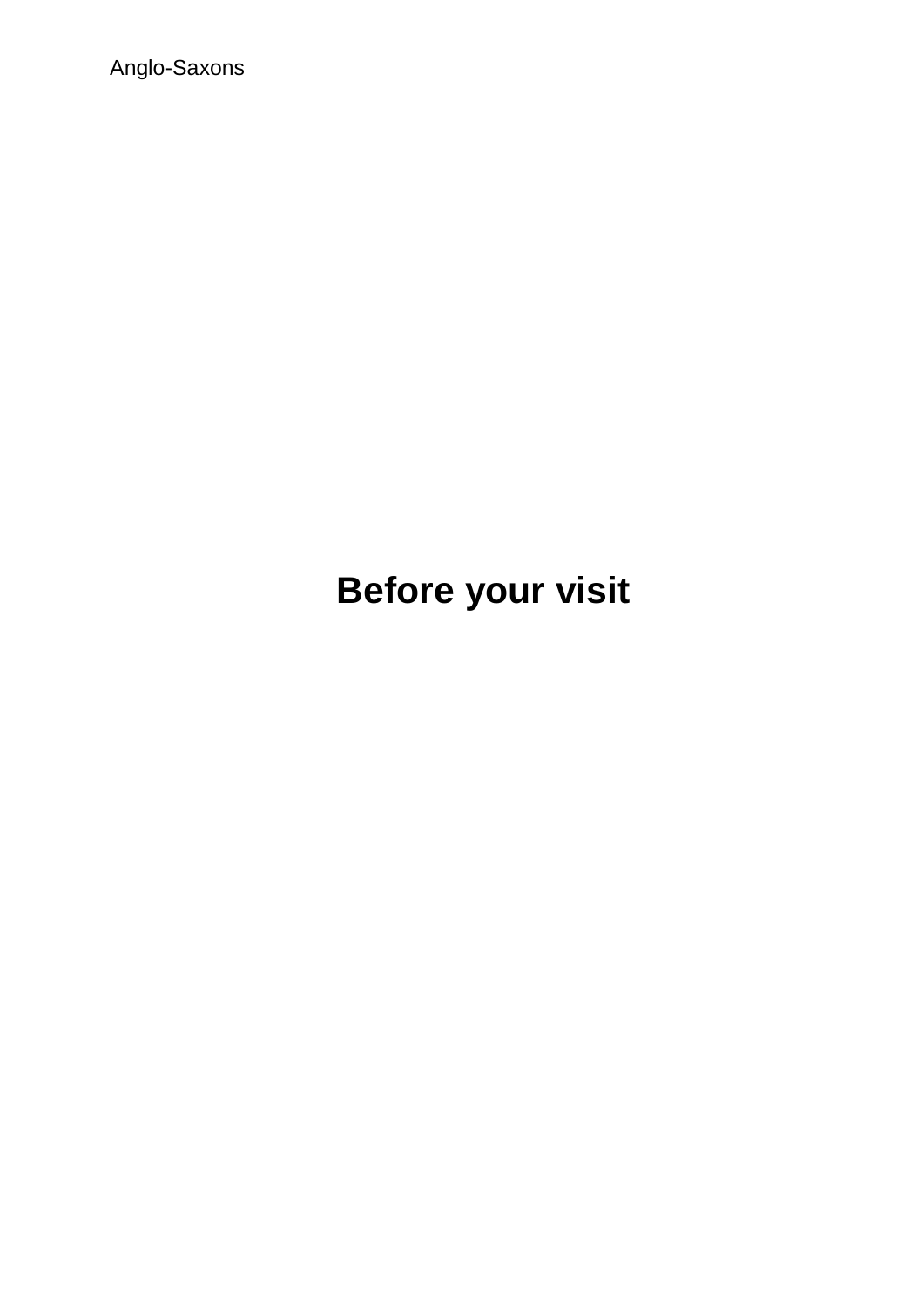# **Background information**

#### **The end of Roman Britain**

The Roman legions began to be withdrawn from Britain to protect other areas of the empire from invasion by peoples living on the edge of the empire at the end of the fourth century AD. Around AD 407 Constantine III, a claimant for the imperial throne based in Britain, led the troops from Britain to Gaul in an attempt to secure control of the Western Roman Empire. He failed and was killed in Gaul in AD 411. This left the Saxon Shore forts, which had been built by the Romans to protect the coast from attacks by raiding Saxons, virtually empty and the coast of Britain open to attack. In AD 410 there was a devastating raid on the undefended coasts of Britain and Gaul by Saxons raiders. Imperial governance in Britain collapsed and although aspects of Roman Britain continued after AD 410, Britain was no longer part of the Roman empire and saw increased settlement by Germanic people, particularly in the northern and eastern regions of England. This period of history is sometimes referred to as sub-Roman Britain or the early Anglo-Saxon period.

#### **Germanic people in Britain**

During the Roman period, Germanic auxiliary troops had formed part of the imperial army and their presence in Roman Britain would have facilitated the migration of peoples from the Germanic areas of mainland Europe into Britain. After the end of Roman rule, more people from the Germanic areas of Europe came to settle in England. Graves and settlements suggest that the British population was not killed or displaced, but instead came to adopt Anglo-Saxon [culture.](http://en.wikipedia.org/wiki/Culture) The extent of Anglo-Saxon migration seems to have differed considerably across England. Gradually, the different Germanic peoples formed unified [cultural](http://en.wikipedia.org/wiki/Culture) and political groups and a number of Anglo-Saxon kingdoms developed, finally unifying into the kingdom of [England](http://en.wikipedia.org/wiki/England) in the [10th century.](http://en.wikipedia.org/wiki/10th_century)

#### **Anglo-Saxon language**

Old English was the language spoken until the Norman Conquest of AD 1066 when, influenced by the Anglo-Norman language spoken by the ruling class, it gradually changed into Middle English. Before literacy in Old English or Latin became widespread, runes were used for inscriptions. Anglo-Saxon literature included epic poetry, sermons, Bible translations, legal works, chronicles and riddles. Famous works include the poem Beowulf and The Anglo-Saxon Chronicle – a collection of writing important for early English history.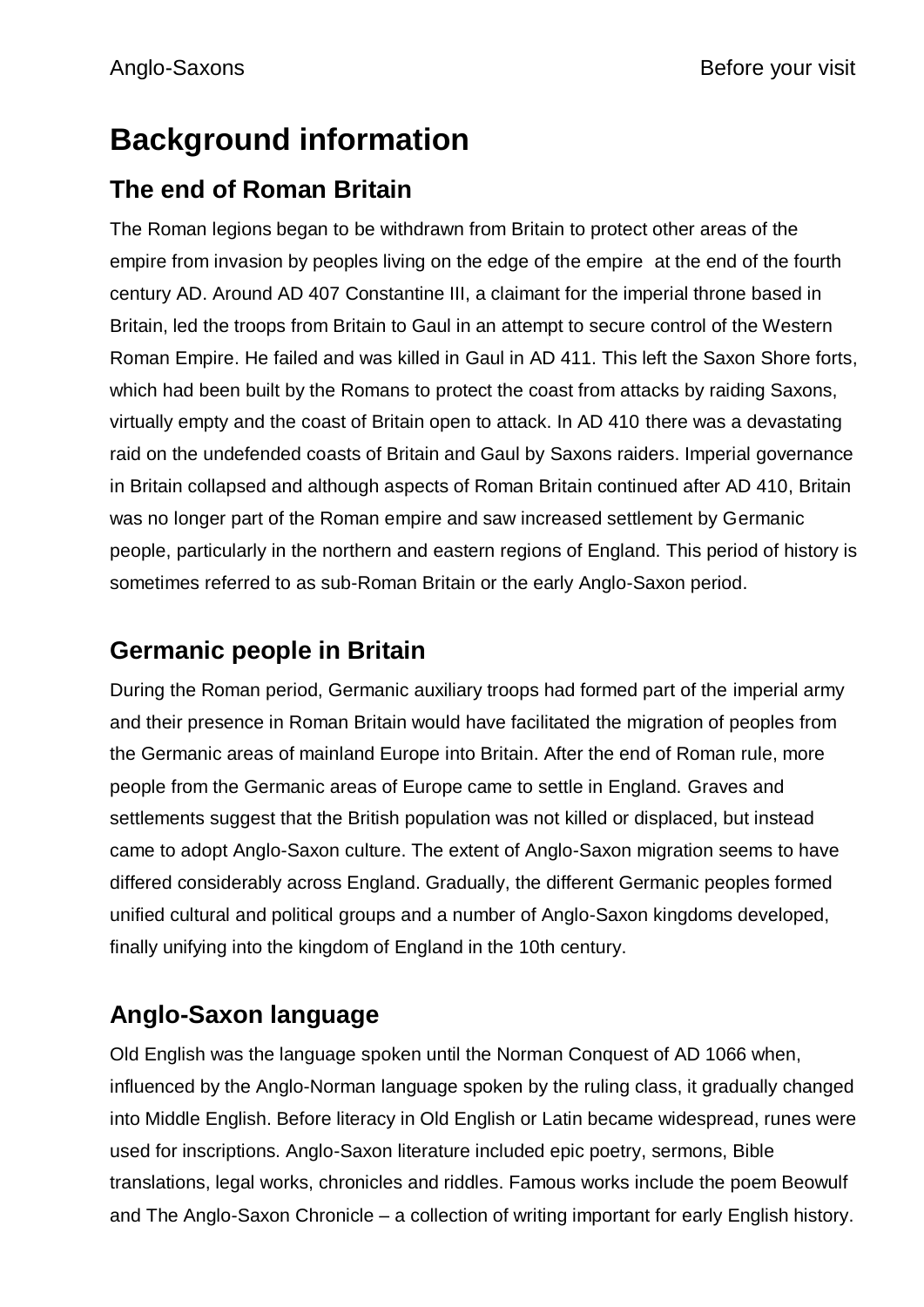#### **Anglo-Saxon religion**

Early Anglo-Saxon religion was a pagan [belief](http://en.wikipedia.org/wiki/Belief) system based on Germanic mythology. Remnants of these gods remain in the English names for the days of the week: Tuesday - [Tiw](http://en.wikipedia.org/wiki/Tiw) (god of war), Wednesday - Woden (god of the dead), Thursday – Thor (god of thunder) and Friday - [Fréo](http://en.wikipedia.org/wiki/Fr%C3%A9o) (goddess of love). In AD 597, St. Augustine was sent to England by Pope Gregory (the head of the Roman Christian church) to convert the Saxons to Christianity. Augustine landed in Kent and converted King Aethelbert of Kent and his court to Christianity and founded a monastery at Canterbury. Christianity gradually spread across England replacing the Anglo-Saxon pagan religion.

#### **The Vikings**

The term Viking covers the pagan peoples of Scandinavia who spoke Old Norse, a Germanic language spoken until about AD 1300. The Vikings were mainly farmers, fishers, hunters and skilled craft workers. Many Vikings traded with Europe, Russia and Asia, exchanging furs, walrus ivory, amber and slaves for silver, gold and luxury goods including wine, fine textiles, pottery and glassware. In AD 793 Vikings raid the monastery on Lindisfarne. This marked the beginning of a period of raids on the British Isles. Later, restricted by a lack of natural resources and land, some Vikings migrated overseas to Britain in search of better land to farm.

#### **Vikings in Britain**

During the ninth century, Danish Vikings settled in eastern England. From AD 870 they moved west and invaded Wessex in AD 878. King Alfred of Wessex defeated them in battle and established a frontier dividing England in two. The north and east came under Danish control (Danelaw) while Alfred controlled West Mercia, Kent and Wessex.

#### **The end of Anglo-Saxon England**

When King Edward died in January 1066, he was succeeded by the last Anglo-Saxon king, Harold II. William, Duke of Normandy, (a distant cousin of Harold) said that Edward had promised him the throne and crossed the Channel with an army to claim it. William's army defeated Harold at the Battle of Senlac (near Hastings) on 14 October 1066 and was crowned king in Westminster Abbey on Christmas Day. To help rule his new kingdom he built over 80 stone castles, redistributed land among his Norman supporters and in AD 1085 ordered a survey of land ownership which was recorded in the Domesday Book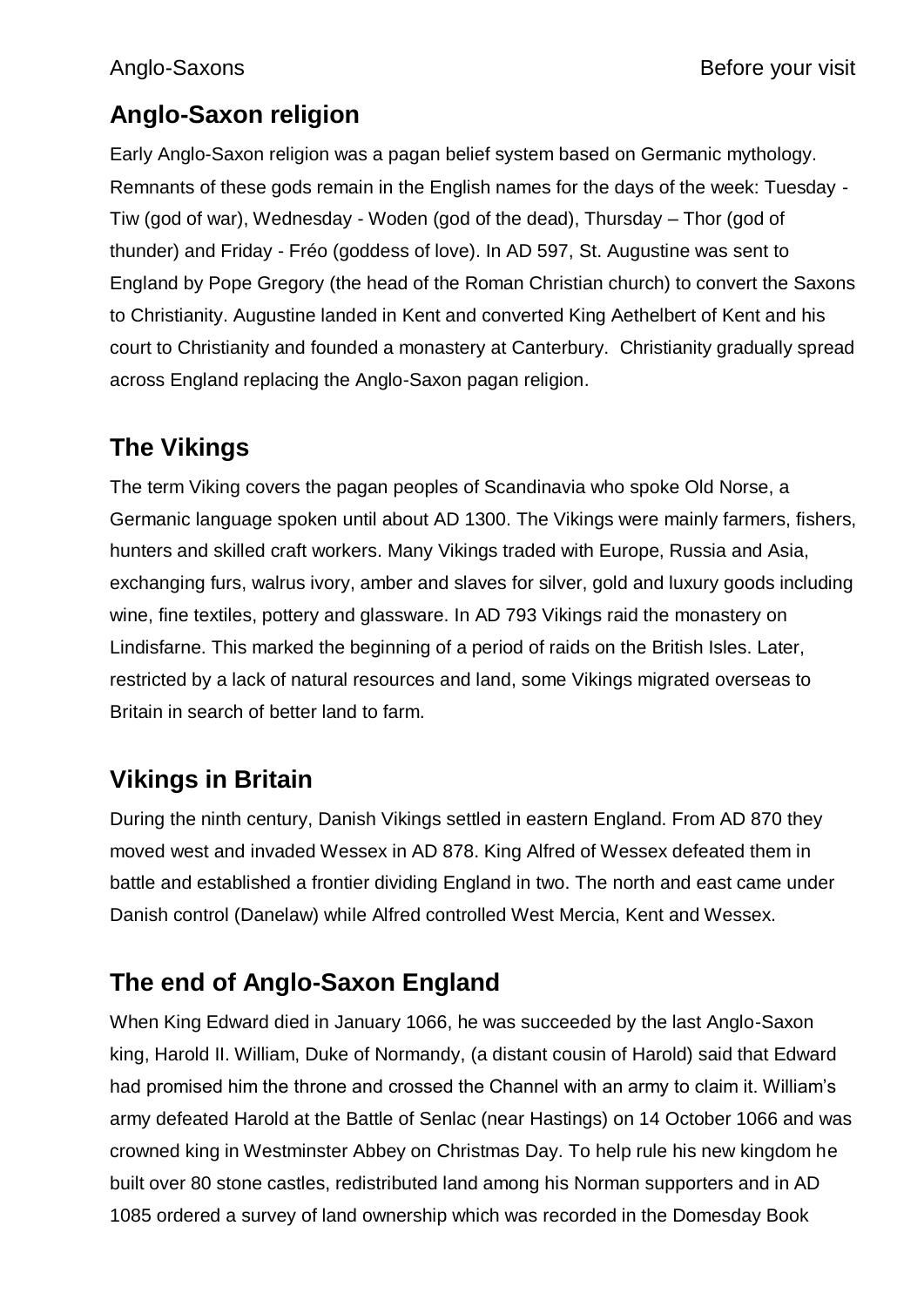# **Anglo-Saxon England time line**

| 2nd century<br>AD  |                            | Ptolemy's Geographia, written in the 2nd century, possibly contains the first<br>mention of the Saxons. Some copies of this text mention a Germanic tribe<br>called Saxones.                                                                 |  |
|--------------------|----------------------------|----------------------------------------------------------------------------------------------------------------------------------------------------------------------------------------------------------------------------------------------|--|
| 3rd century<br>AD  | 270s -<br>280s             | Germanic raiders, known as 'Saxones', attack the shores of Roman Britain<br>and Roman Gaul.<br>Saxon Shore forts built to defend the southern coastline                                                                                      |  |
| 4th century<br>AD  | 350-353                    | Saxons are settled in Gaul where they support the usurper emperor<br>Magnentius.                                                                                                                                                             |  |
| 5th century<br>AD  | 407-11                     | Roman Emperor Constantine III takes the field army of Britain to the Continent<br>to fight continental peoples and to support his claim on the Empire. This<br>leaves Britain unprotected. Saxons are employed as troops by British leaders. |  |
| 6th century<br>AD  | 500<br>597                 | Battle of Mount Badon, the Britons inflicted a severe defeat on the Anglo-<br>Saxons<br>St Augustine converts King Ethelbert of Kent to Christianity                                                                                         |  |
| 7th century<br>AD  | 600<br>635<br>c595-<br>640 | The Anglo-Saxons control most of central and western England<br>Aidan founds the monastery on Lindisfarne Island<br>Ship Burial at Sutton Hoo, probably a burial for a member of local nobility                                              |  |
| 8th century<br>AD  | 760<br>793                 | Offa organises the building of a dyke between England and Wales<br>Vikings raid the monastery on Lindisfarne, beginning of a period of raids on<br>the British Isles                                                                         |  |
| 9th century<br>AD  | 850<br>867<br>878          | Vikings make permanent settlements in Britain<br>Vikings establish the kingdom of York<br>The Danes agree to leave Wessex after Alfred defeats them at the Battle of<br>Eddington                                                            |  |
| 10th century<br>AD | 991<br>994                 | Battle of Maldon takes place on the coast of Essex. Vikings defeat the Anglo-<br>Saxons<br>Danish raids led by King Sweyn                                                                                                                    |  |
| 11th century<br>AD | 1016<br>1066               | Canute the Dane becomes King of England<br>William of Normandy becomes King of England                                                                                                                                                       |  |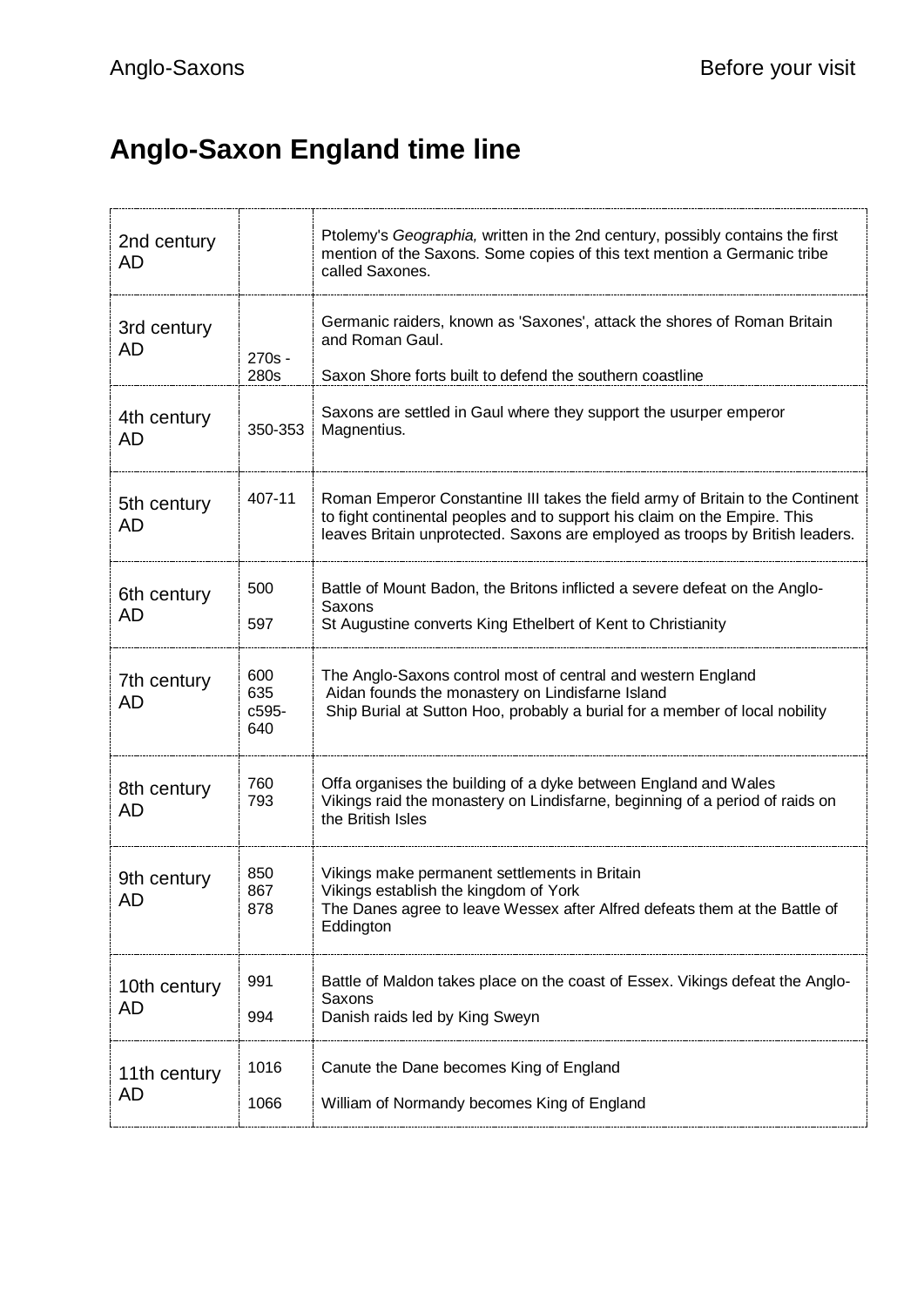## **Resources**

#### **British Museum websites**

#### **Teaching History in 100 Objects**

Look for Anglo-Saxon objects among the 100 objects from museums across the UK chosen to support history teaching. All objects are supported with resources, information and teaching ideas.

<http://teachinghistory100.org/>

#### **Portable Antiquities Scheme [www.finds.org.uk](http://www.finds.org.uk/)**

Find out about Anglo-Saxon finds from your local area using the PAS database or explore a virtual Anglo-Saxon village at [www.pastexplorers.org.uk/village](http://www.pastexplorers.org.uk/village)

#### **Books for adults**

Blair, J., *The Anglo-Saxon Age*, Oxford Paperbacks, 2000 Hindley G., *A Brief History of the Anglo-Saxons*, Constable and Robinson, 2006 Lapidge, M., Blair, J., Keynes, S., Scragg, D. (eds). *The Blackwell Encyclopaedia of Anglo-Saxon England*, Blackwell, 2000

#### **Books for children**

Sharman, M., *Anglo-Saxons: Britain through the Ages*, Evans Brothers, 2003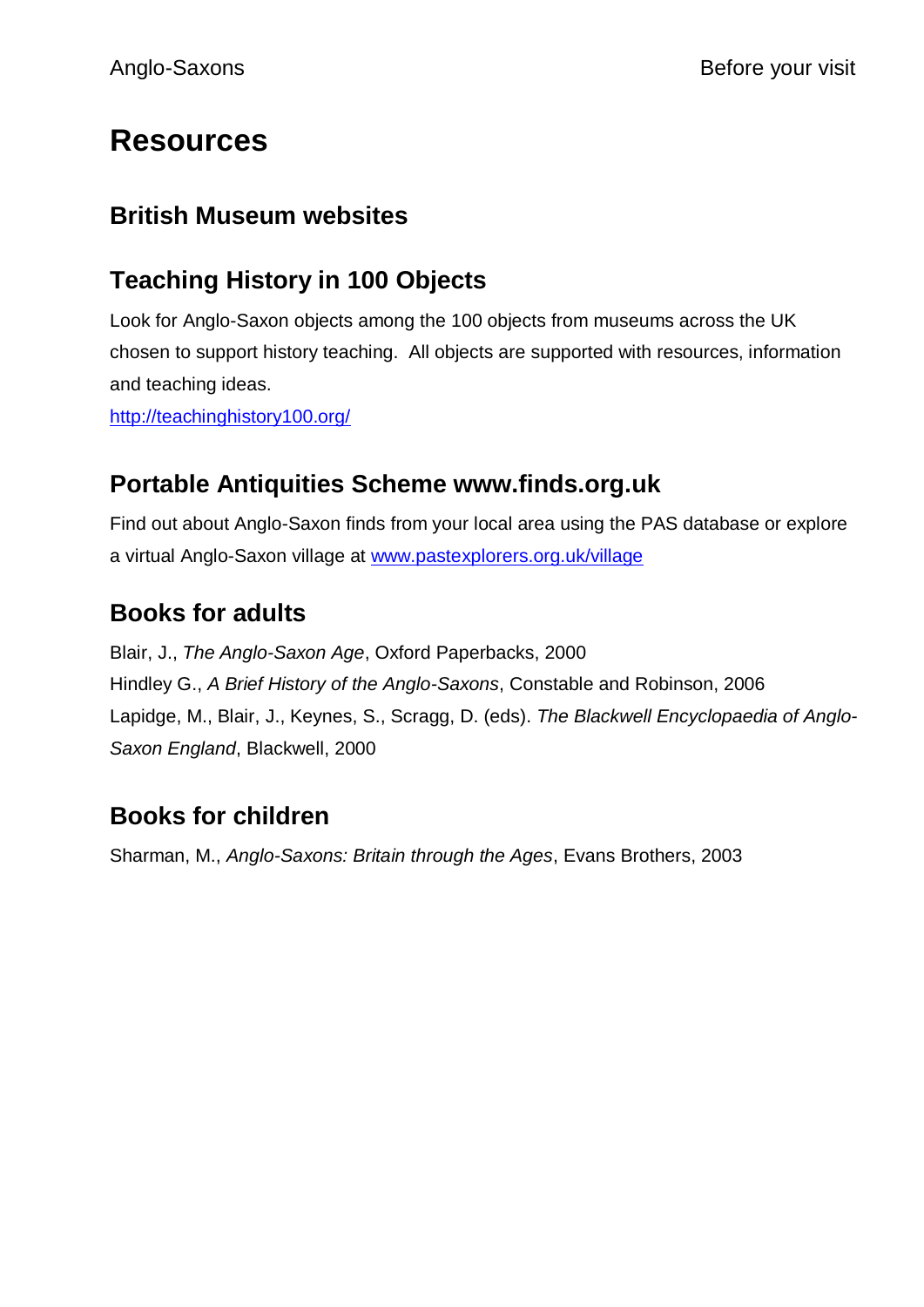# **Gallery Information**

Room 41 displays material from the early medieval period in Europe (AD 300-1100). It contains objects from the end of Roman Britain (c. AD 411) into the early and later Anglo-Saxon periods. There is a small amount of Viking material on display. It should be noted that the gallery also displays objects from the same period from other areas of Europe including material from the Byzantine Empire (the continuation of the Roman Empire in the east). Objects are displayed in themed cases such as personal adornment and early Christian art. Many of the objects are from burial contexts (one of the richest recovered sources of Anglo-Saxon material).

#### **What is it like to visit this gallery?**

Room 41 is a medium-sized gallery which contains a large number of wall cases, small freestanding cases and one large central freestanding case. The gallery has doorways on three sides giving access to the Roman Britain gallery (Room 49), the medieval gallery (Room 40) and the later European galleries (Rooms 47, 48 and 46). This means that there can be quite a high level of through traffic in the gallery. The material from the Sutton Hoo ship burial is displayed in the centre of the gallery whilst other material from Anglo-Saxon England is dispersed across the rest of the gallery in individual cases and a number of large wall cases. The following cases contain Anglo-Saxon material: Case 2: Franks casket; Case 3: Anglo-Saxon England and the continent; Case 6: Anglo-Saxon England; central freestanding case: The Sutton Hoo ship burial. Students and adult helpers will need to have clear direction concerning the cases to be used for their study

#### **Case Numbers**

Please note that case numbers are usually small, white and high up on the glass.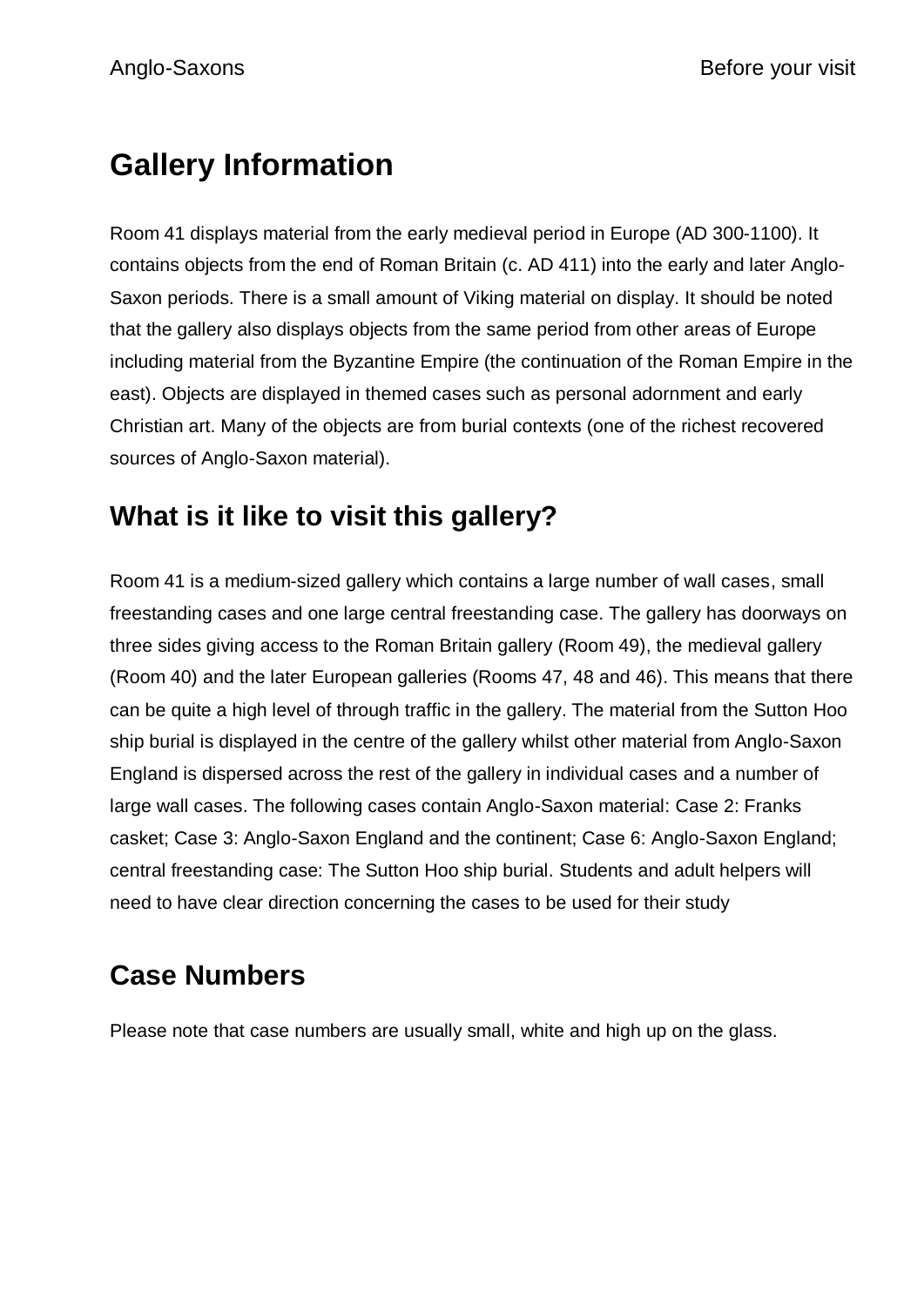# **Preliminary activities**

You may find some of the following classroom activities useful in helping to prepare the students for their visit to the Anglo-Saxon gallery.

#### **General introductory activities**

- Locate key geographical places associated with this period such as Germany, Denmark, East Anglia, Sussex, and Kent on a map. Research the kingdoms that made up Anglo-Saxon England. Compare the location of modern counties with the Anglo-Saxon kingdoms of Wessex, Merica and Northumbria respectively.
- Discuss sources of evidence for Anglo-Saxon England. What evidence do we have from the archaeological record? What types of objects might survive and what types of things might not survive burial in the ground? What written sources are there for Anglo-Saxon England, for example the *Anglo-Saxon Chronicle* and Bede's *Ecclesiastical History of the English Peoples*? What problems are there with interpreting these since they were not written in the manner of a modern history but to illustrate particular points such as the glory of Wessex or the power of God? Discuss how place names can provide us with evidence for Anglo-Saxon influence.

#### **Activities to support gallery activities**

- Discuss the role of personal adornment functional, decorative, display of wealth/status. Confirm vocabulary used to describe different types of jewellery – e.g. necklace, pendant, brooch, ring. Look at examples (real and in catalogues) of modern jewellery. What are they made from and what decorative motifs (images, writing, patterns) are used to decorate them?
- Look at examples of how stories can be told in pictures.
- Make a collection of different everyday materials. Where do the materials come from (earth, plant or animal origin), what are their properties and what are they used for?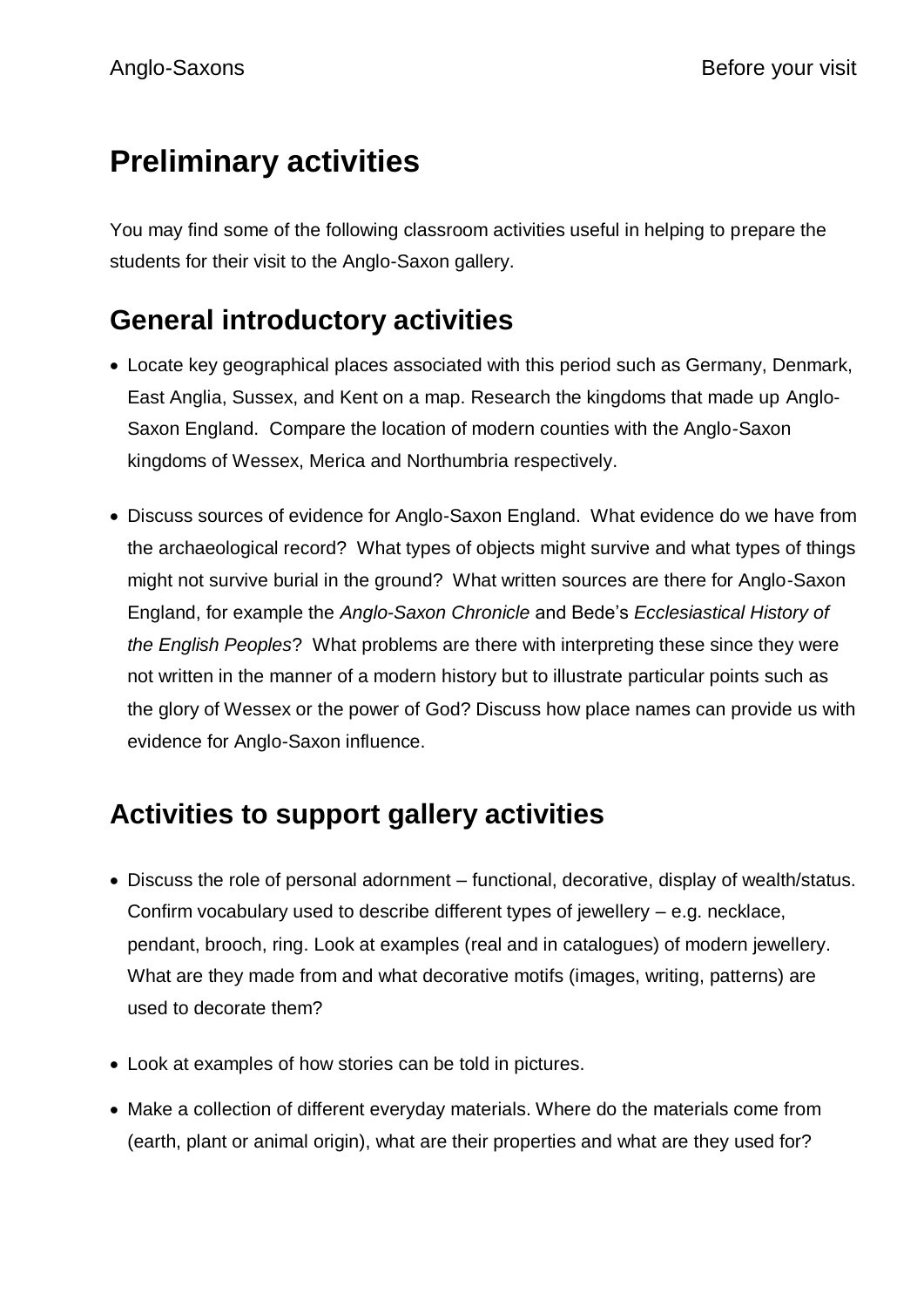Anglo-Saxons

# **During your visit**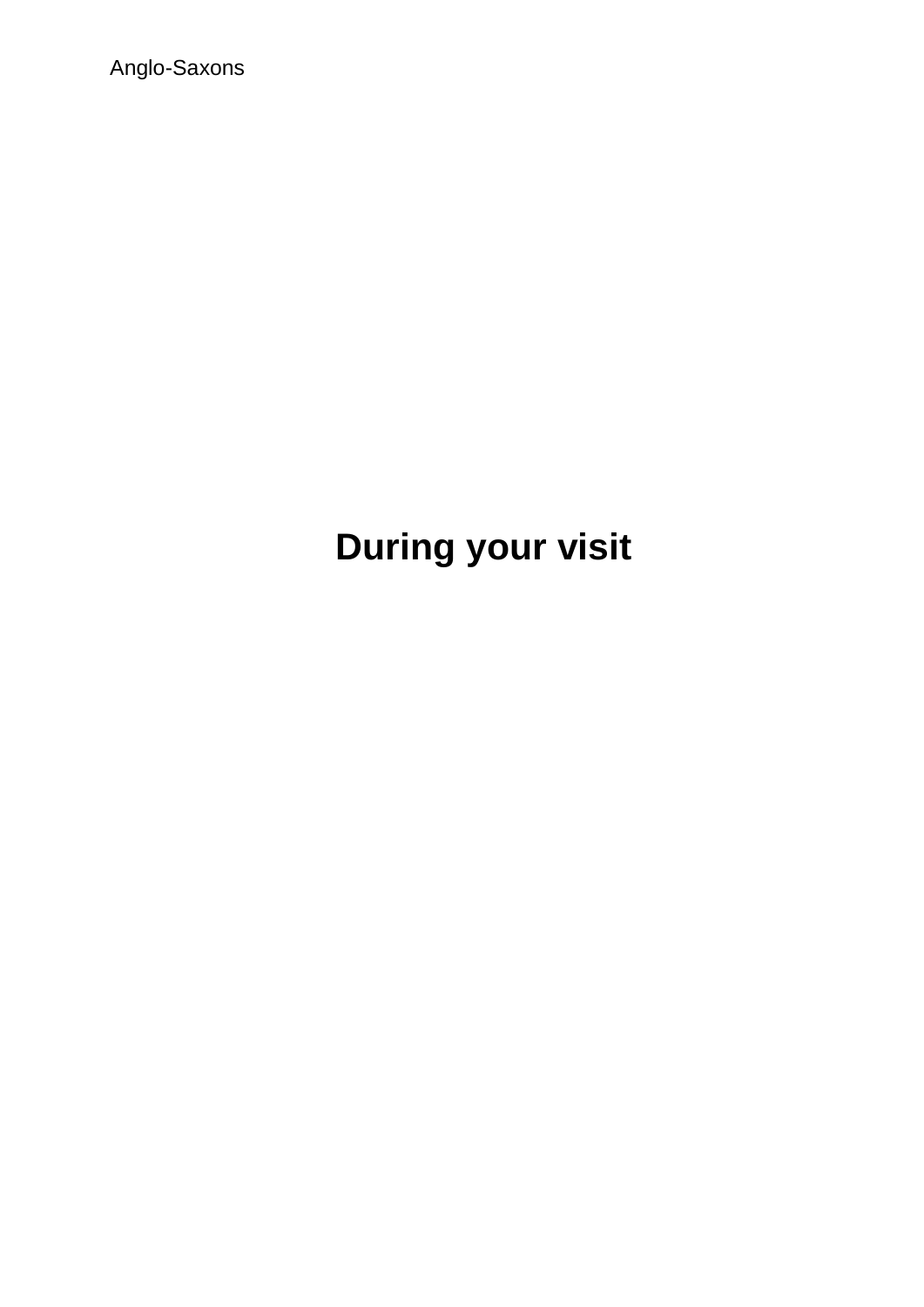#### **Gallery activities: introduction for teachers**

The gallery activities are a set of activity sheets which can be used by students working in Room 41. The sheets can be used as stand-alone activities or you may wish to develop work around particular sheets as suggested in the before and after sections of this resource.

- Where case numbers are indicated on a sheet, these are usually to be found marked in white numbers high up on the glass of that particular case.
- You are welcome to select the activities which are most appropriate for the focus of your visit and adapt sheets to meet the needs of your students.
- Each activity is designed to support the students in looking at, and thinking about, objects on display in the gallery.
- Individual activity sheets may be undertaken by single students, in pairs or as a small group.
- Where space is provided for recording this may be undertaken by the student or an adult helper as is most appropriate for the students involved.
- Familiarise the students and accompanying adults with the chosen activity sheets at school before the day of the visit. Make sure students and adults know what they are to do and are familiar with the vocabulary used on the sheets or which they may encounter in the gallery.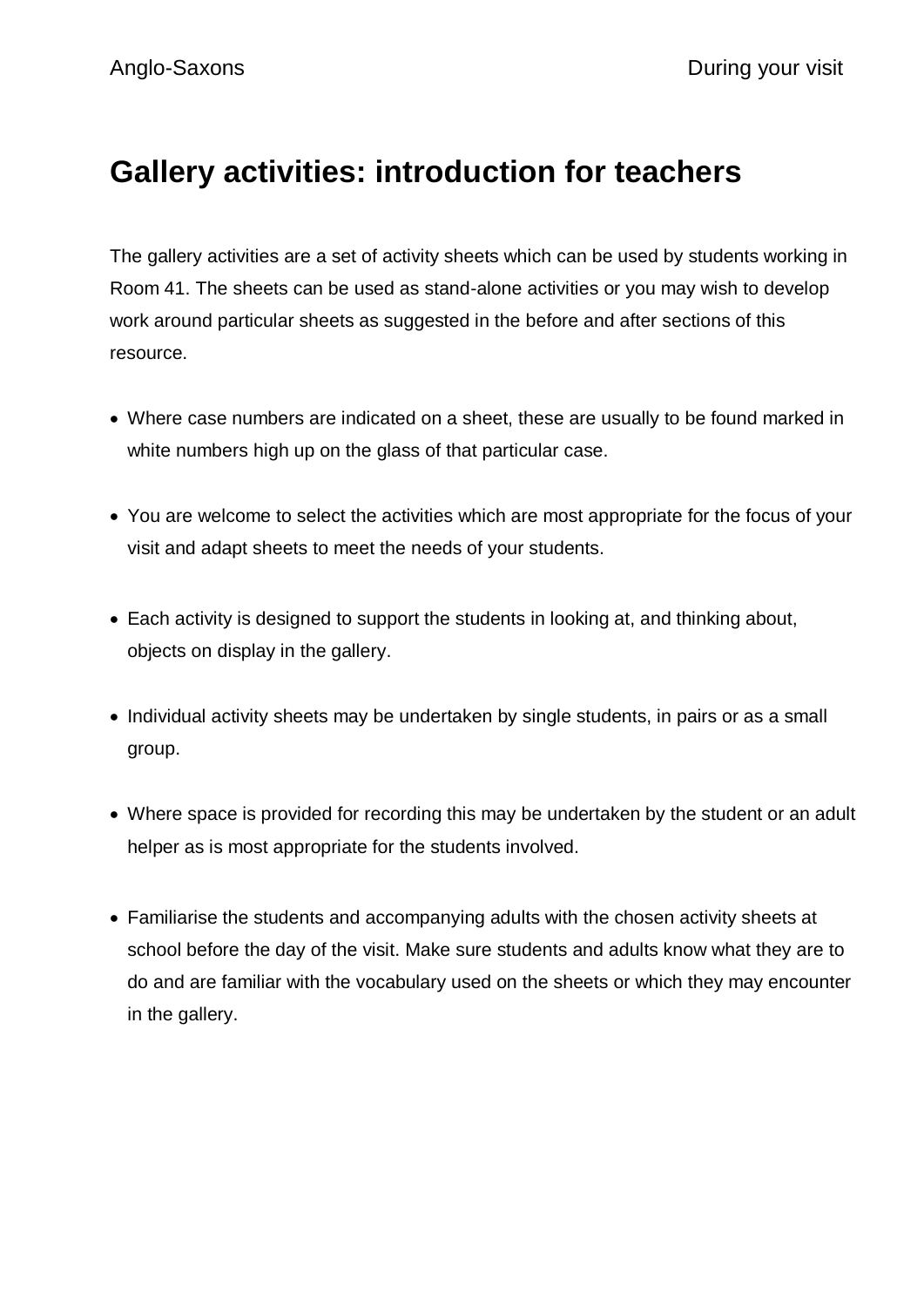## **Gallery activities: briefings for adult helpers**

#### **Gallery activity: The Franks Casket (Case 2)**

- The Franks Casket is named after the person who gave it to the Museum. It was made in Northumbria from whale bone. It is decorated on the lid and all four sides with pictures from mythical, biblical and historical stories.
- This activity encourages the students to look at a single object in detail.

#### **Gallery activity: Personal adornment (Case 6)**

- The Anglo-Saxons fastened their clothes with brooches made from bronze, silver or gilded silver, usually circular and decorated with patterns and precious stones.
- This activity explores the different types of jewellery on display in the gallery.

#### **Gallery activity: Design and decoration (Case 3)**

- Anglo-Saxon jewellery was decorated with different designs and patterns. Case 38 contains a number of necklace pendants made in the  $7<sup>th</sup>$  century AD and found in Kent.
- This activity asks students to look for and record different patterns and designs.

#### **Gallery activity: Anglo-Saxon jobs**

- Anglo-Saxon objects provide evidence of various specialist crafts being followed by people during this period of history.
- This activity encourages the students to make links between objects and crafts.

#### **Gallery activity: Material matters**

- The Anglo-Saxons used a wide range of natural materials sometimes sourced from the local environment and sometimes traded from overseas. There were no artificial materials such as plastics or nylons.
- This activity looks at different materials and encourages the students to think about the materials available to the Anglo-Saxons and why certain materials may have survived better than others in the archaeological record.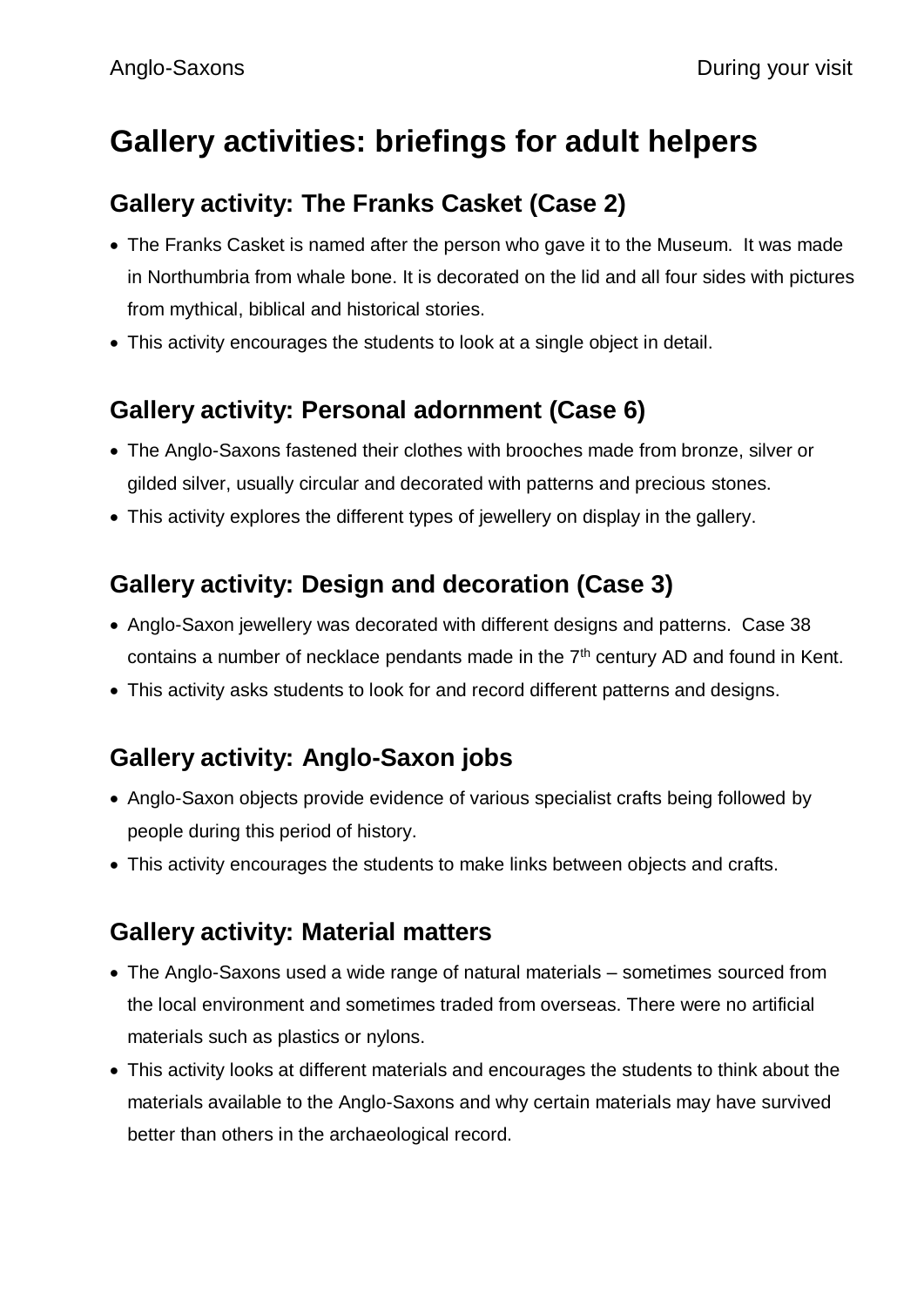# **The Franks Casket**

- Go to case 2 and find the object shown below. It is a casket (decorated box) made from whale bone.
- Find the side of the casket box shown below and draw lines to show where the different labels can be seen on the box. The first one has been done for you.



• Now look at the other three sides of the casket and tick the box as you find each of the items listed below.

| a horse                                        |
|------------------------------------------------|
| a swan                                         |
| 3 people standing in a group facing each other |
| an archer with a bow and arrow                 |
| a woman sitting in an arch holding a baby      |
| a mythical creature sitting on a low mound     |
| a bird flying near the ground                  |

 When you have finished, chose one side of the casket and discuss what you think is happening in the picture with the rest of your group.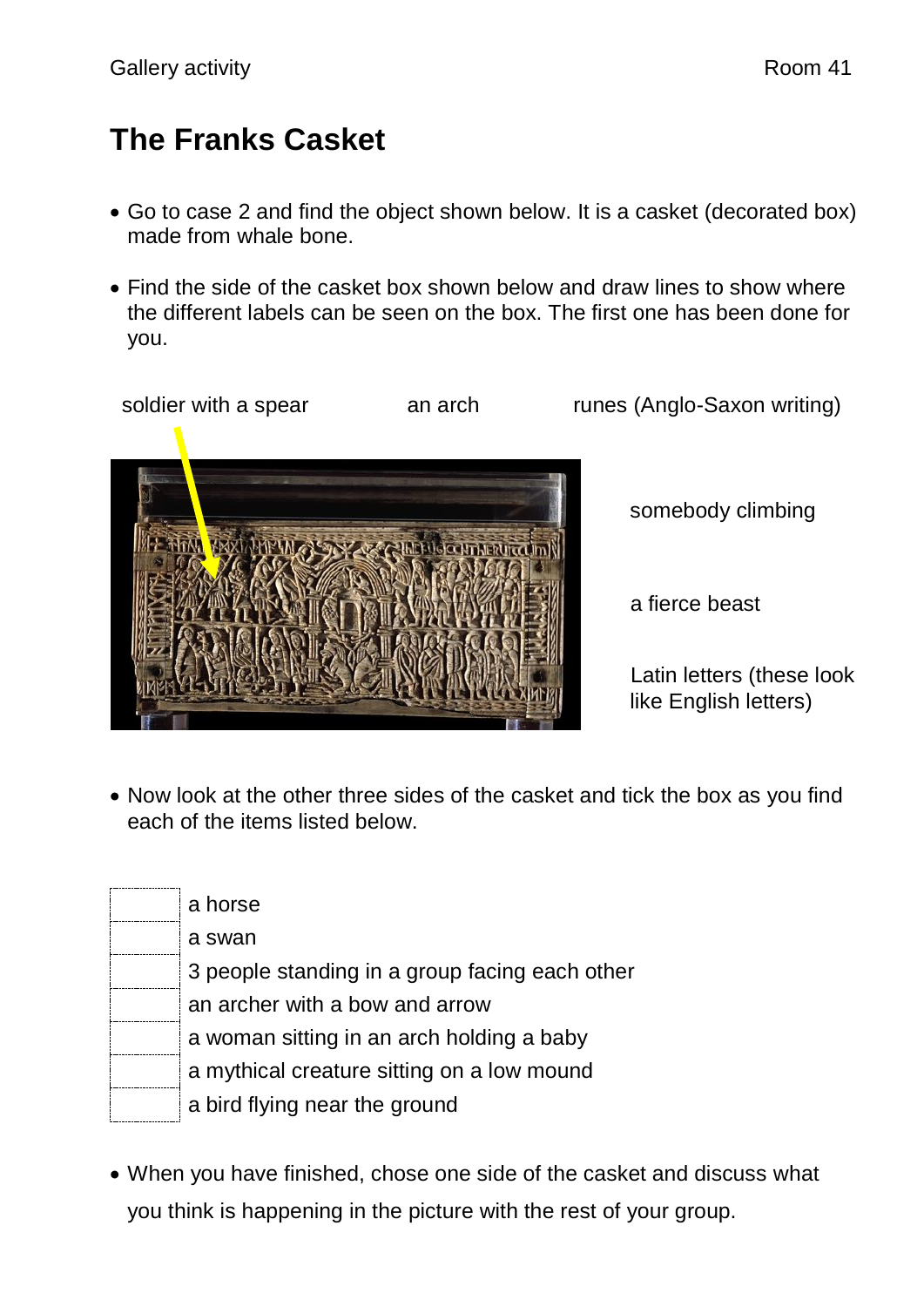# **Personal Adornment**

Brooches were used by the Anglo-Saxons both as decorative jewellery and as a way to fasten clothing (no buttons or zips in Anglo-Saxon times!)

 Look at the jewellery in case 6 and see if you can find an example of each of these types of jewellery. Tick the box as you find them.

| bracelet       |  |
|----------------|--|
| belt buckle    |  |
| hair/dress pin |  |
| brooch         |  |
| finger ring    |  |
| necklace       |  |

 Now, look around at the other jewellery in the gallery and find a piece which you would like to wear. Draw it in the box below.

 I have drawn a ……………………………………… 

 When you have finished, ask the other people in the group what piece of jewellery they chose and why.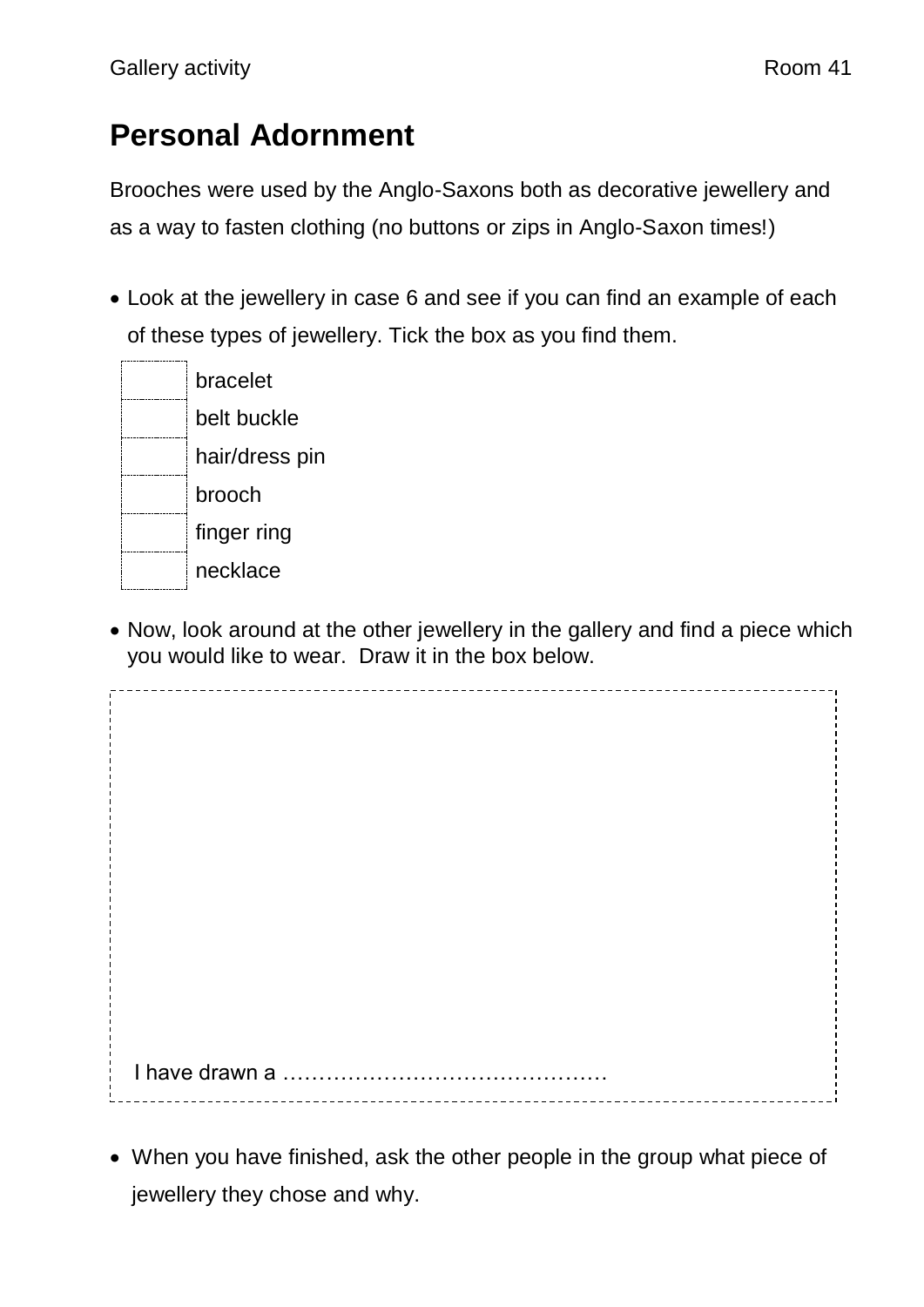# **Design and decoration**

 Look at the jewellery in case 3 and find examples of different types of design used to decorate the jewellery. Draw them below in the correct box.

| dots           |  |
|----------------|--|
| straight lines |  |
| circles        |  |
| swirls         |  |
| animals        |  |



- When you have finished, look for the Fuller brooch in case 3.
- The five people in the middle represent the five senses – sight, hearing, touch, taste and smell. Can you work out which is which?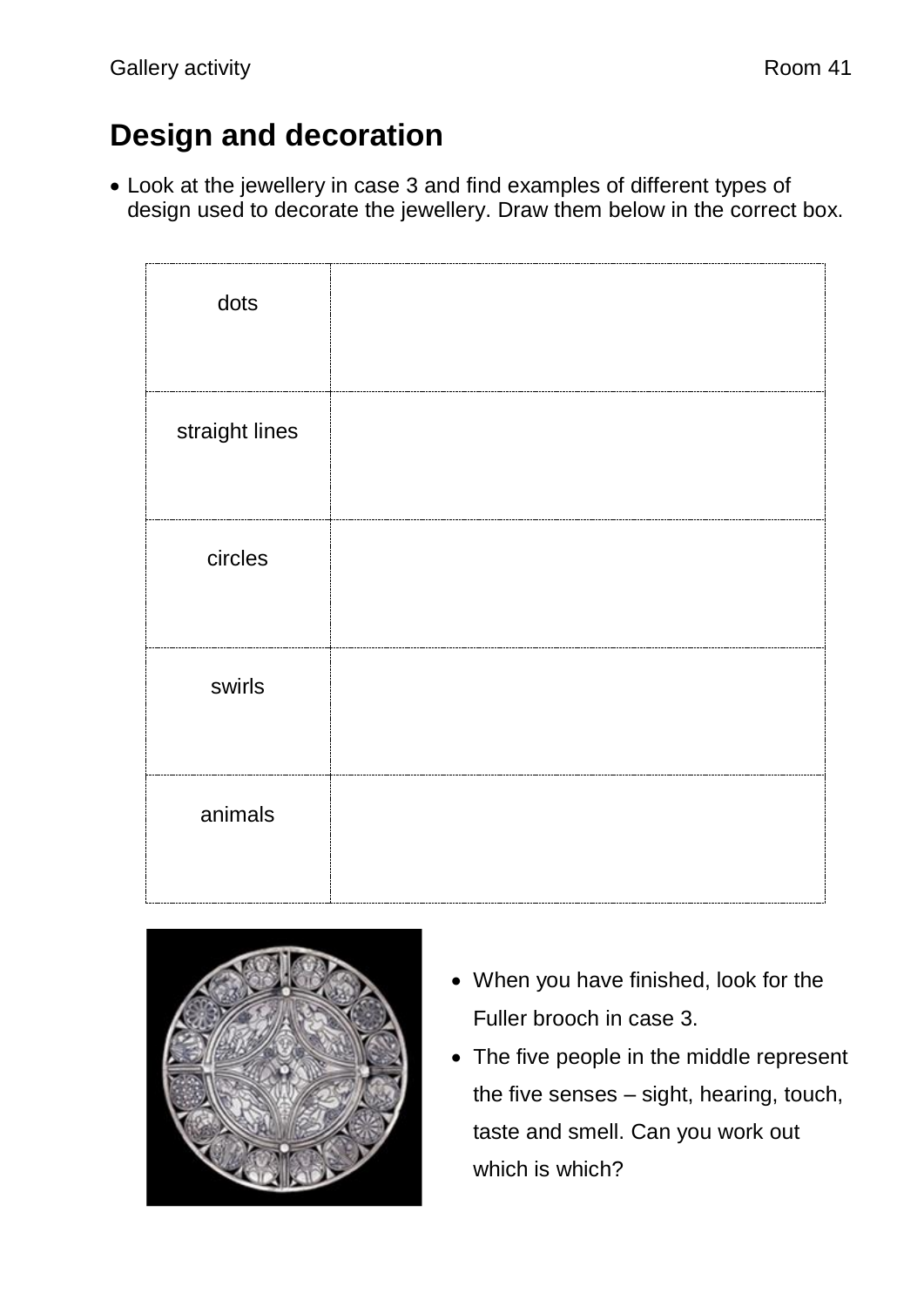# **Anglo-Saxon jobs**

Objects can be used to help us find out about different trades in the past.

 Look around the gallery and find objects which provide evidence for each of the trades shown below. Record the evidence in writing or as a drawing in the appropriate box.

| potter      | blacksmith |
|-------------|------------|
| glass maker | woodworker |
| weaver      | goldsmith  |

 When you have finished, see if your group can think of any other jobs or trades for which the gallery provides evidence. For example, the lute in the Sutton Hoo case could have been used by a musician or story-teller.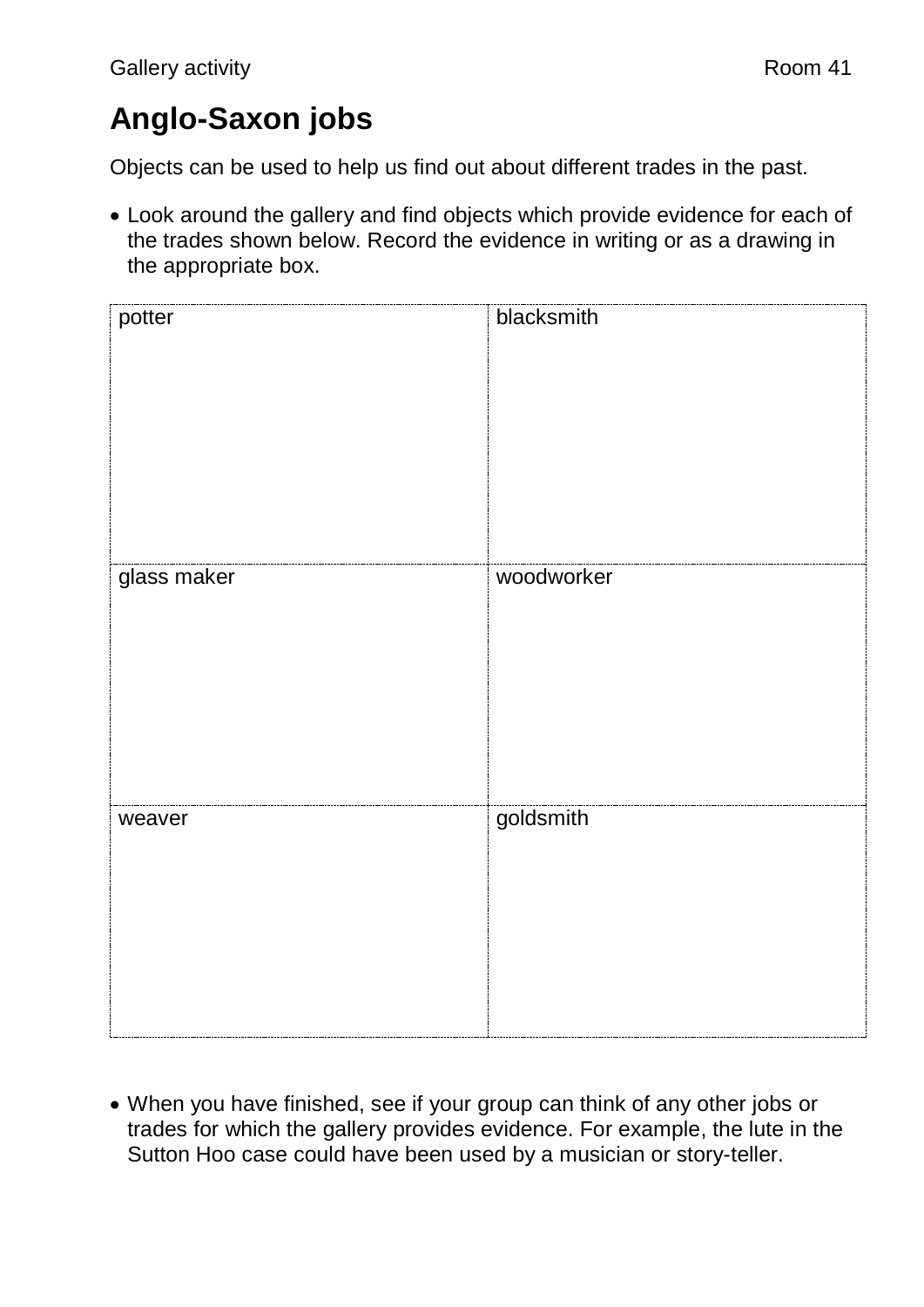# **Material matters**

Below are some of the materials used by the Anglo-Saxons. There are objects made from all these materials on display in the gallery.

• How many objects can you record for each material on the table below?

| glass  | gold/silver | stone   |
|--------|-------------|---------|
|        |             |         |
| bronze | fabric      | pottery |
|        |             |         |
| wood   | horn        | iron    |

- When you have finished, as a group discuss these questions
	- Which materials did you found the most examples of?
	- Why do you think that these materials survived so well?
	- Which materials were there less of? Why do you think this is?
	- Did you find any other materials?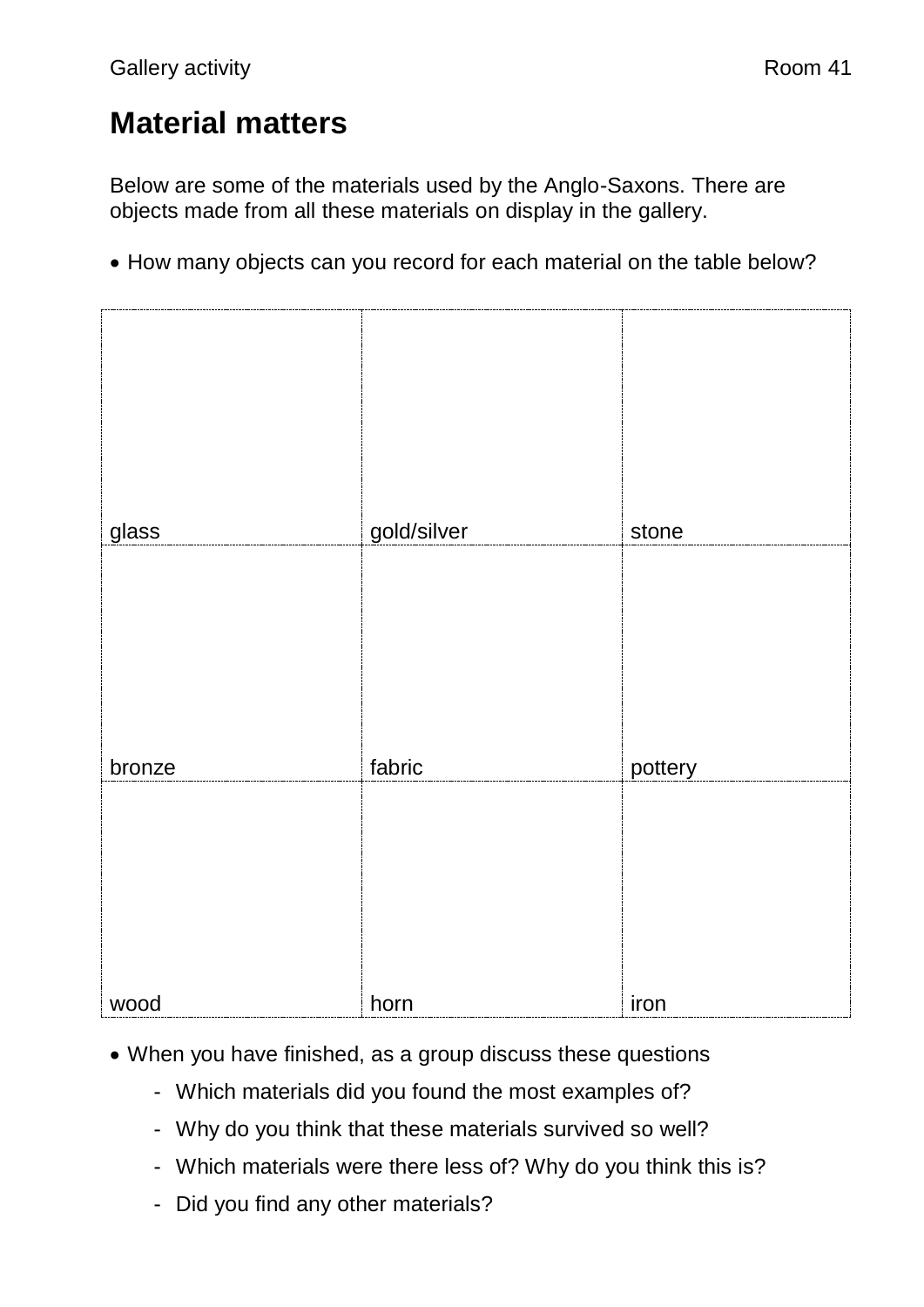Anglo-Saxons

# **After your visit**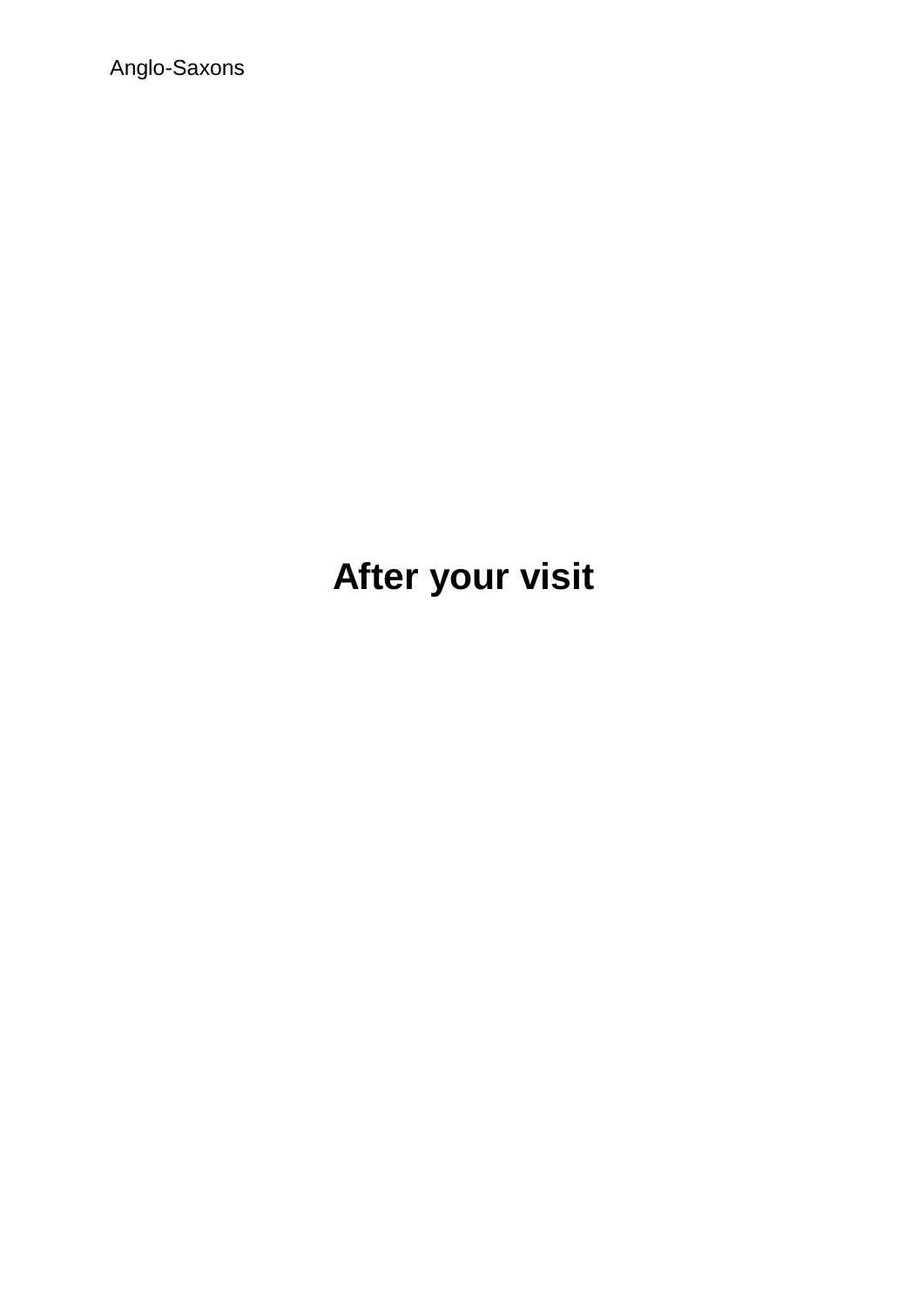#### **Follow up activities: introduction**

These activities aim to encourage students to reflect on the work undertaken in Room 41 during their Museum visit.

- Some of the activities draw directly on the information gathered at the Museum while others encourage the students to draw on personal experience or undertake additional research in the classroom.
- Each activity includes a suggestion for classroom work and also an outcome which may be in the form of a written piece, drama presentation or artwork.

#### **Follow up activity: The Franks Casket**

Curriculum links: history, literacy, drama

- The runes carved on the front panel of Franks Casket are a riddle. It reads 'The fish swam up the seas on to the mountainous cliffs. The king of terror became sad when he swam on to the shingle'. Can the students work out what the riddle refers to? The answer to the riddle is a beached whale. This suggests that the box was made from the bones of a beached whale
- Ask the students to make up their own riddles about everyday objects. For example, I am crunchy to eat and I grow on a tree. What am I? Answer: An apple.
- Students could try their riddles out on the rest of the class or during a class assembly. Record the riddles in a class riddle book.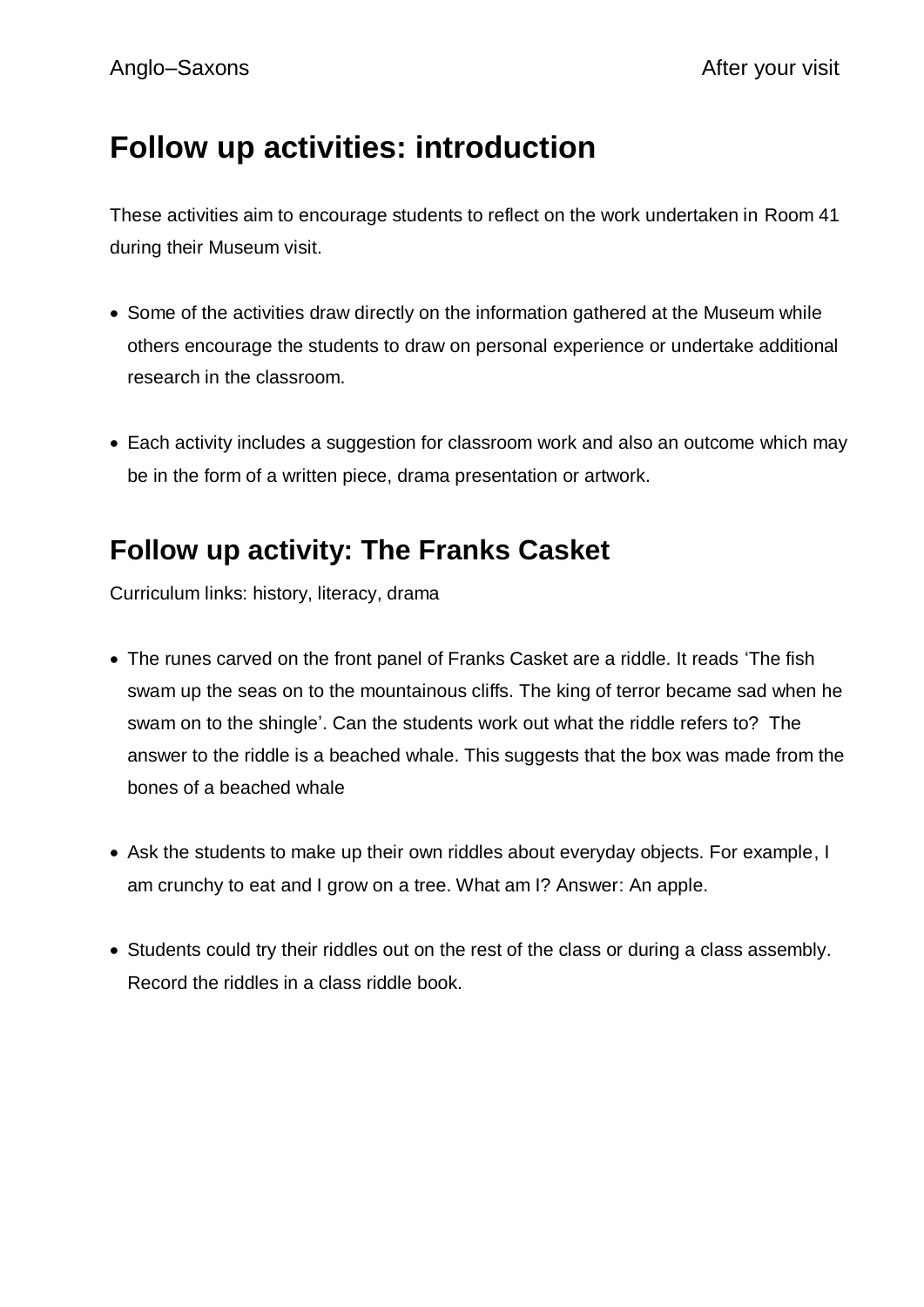## **Follow up activity: Anglo-Saxon jobs**

Curriculum links: history, technology

- Choose an object which would have been used in Anglo-Saxon times and discuss what skills and processes might have been used in its manufacture. For example a piece of clothing might need sheep's wool to be gathered, cleaned, dyed, spun and woven to make the cloth and then cutting and sewing to fashion the garment from the cloth.
- Create a flow diagram to chart the processes and stages in the manufacture of particular objects seen in the Museum.
- This notion could be extended to larger projects such as building an Anglo-Saxon hut which might involve different specialist skills and a wider range of raw materials to be processed. You might like to begin by thinking about the process nowadays so that the students can draw on their experience of local building or observation of modern construction work to help establish a working model before they research the process as it might have occurred in the past.

#### **Follow up activity: Personal adornment**

Curriculum links: history, art and design

- Use the drawings to make a class Anglo-Saxon jewellery catalogue.
- Compare with examples of modern jewellery what is the same and what is different?